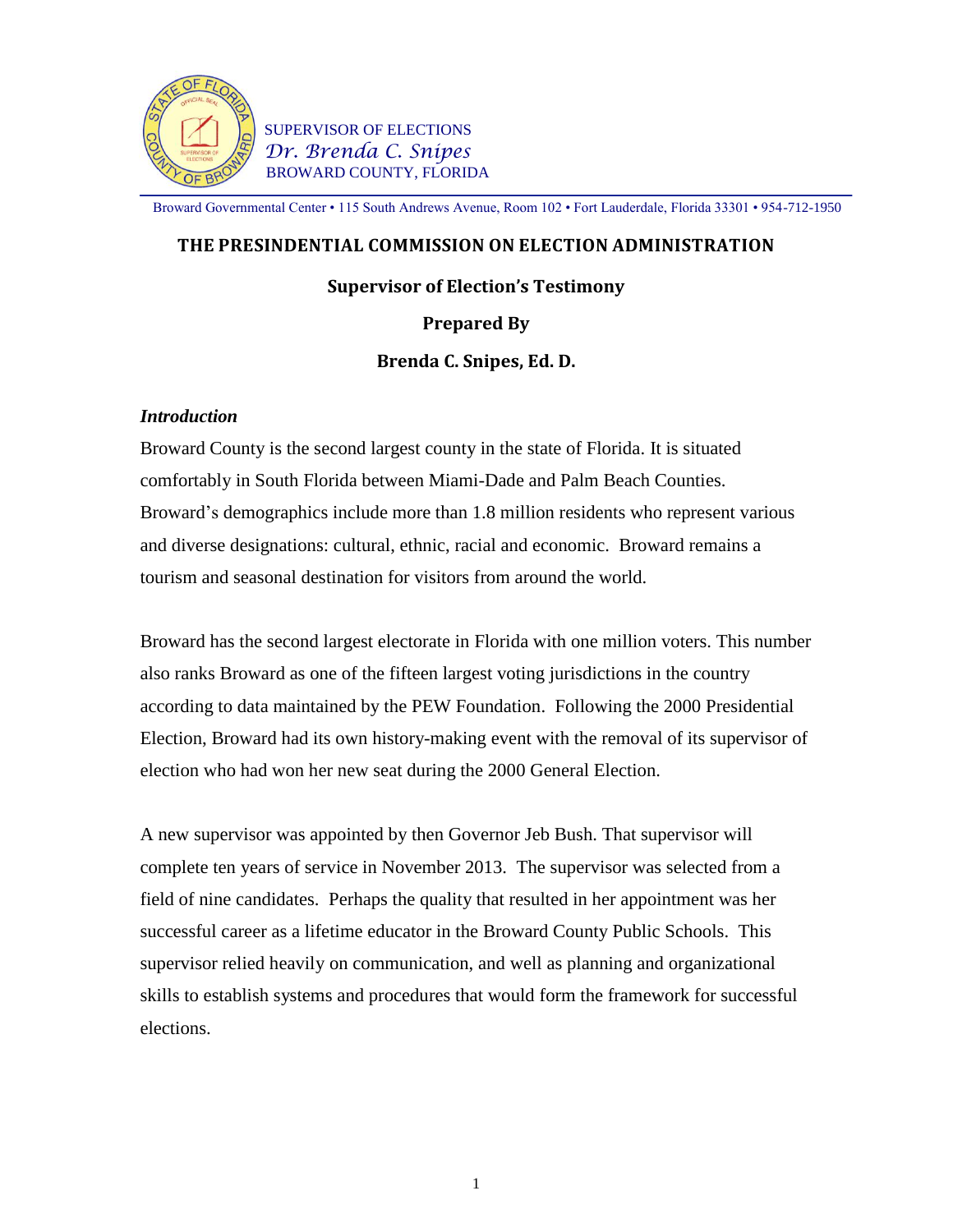It became evident very quickly, that election preparation does not happen overnight, nor does it happen in a vacuum. The creation of a mission statement helped to focus "who we are, our product, for whom the election is conducted, and the quality of the expected outcomes."

Election preparation begins no less than one year prior to a scheduled presidential election. The planning is accomplished through the coordinated efforts of a team of leaders who have distinct and unique responsibilities. All team-leaders research and plan implementation strategies for their area of specialty. The planning is shared and coordinated with all team leaders and staff through retreats, strategic planning sessions, presentations and weekly planning meetings. The team leader structure is reflected below with a director who is responsible for each function:

-Election Coordination

-Finance & Human Resources

-Technology

-Voting Equipment Center Coordination

- -Election day Operations
- -Voter Education and Outreach
- -Voter Services
- -Public Services
- -Election Planning and Development

During the 2012 presidential election, the paid staff and volunteers of the Broward County Supervisor of Elections Office processed more than ¾ of a million voters. There are states whose residents don't total this number. This was accomplished even though there were restrictions and limitations on resources. A summary of the work of this office in preparation and conduct of this successful election is included in a bulleted format on the following pages.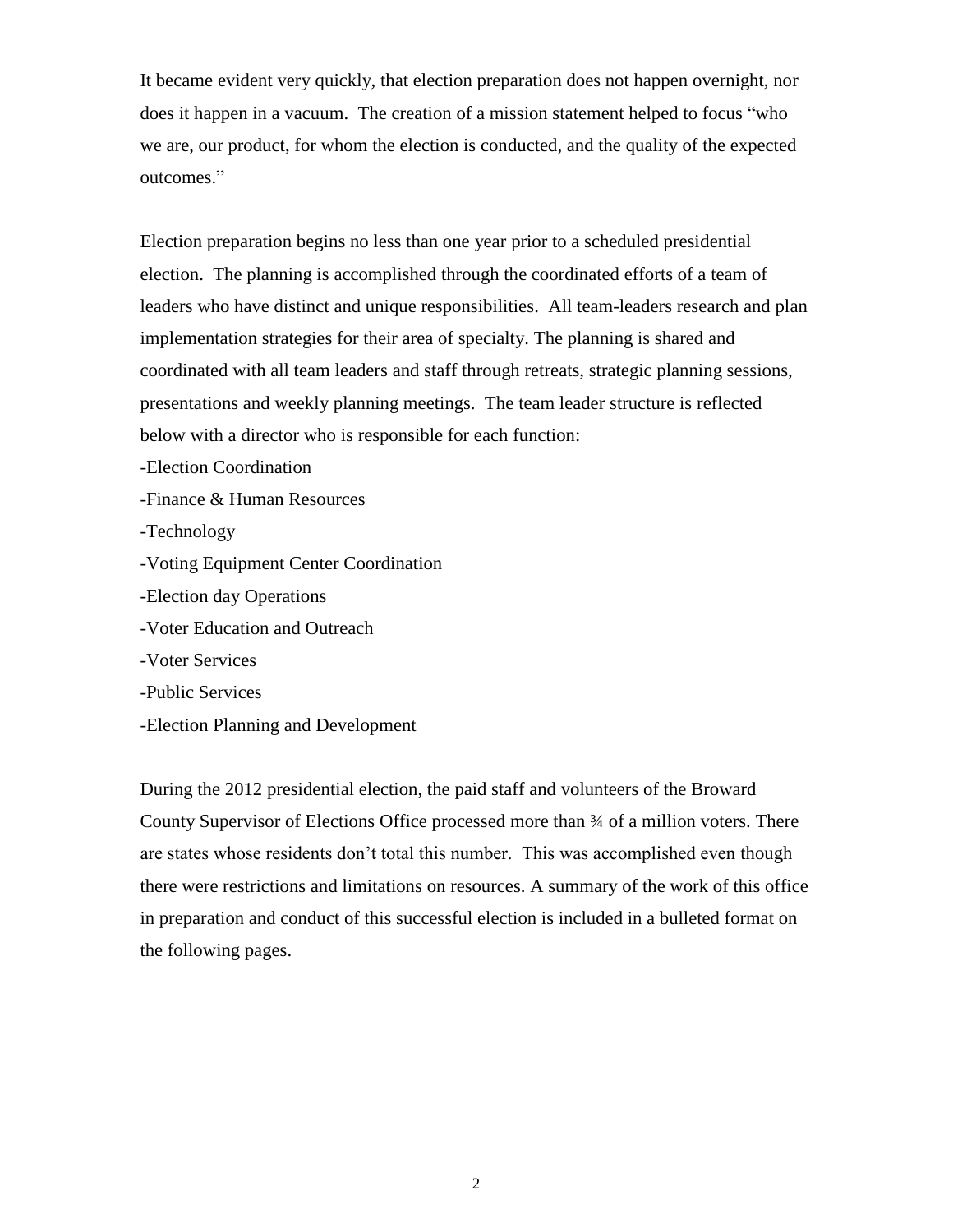# I. **Number of Polling place locations, operation and design of polling places**.

- Conduct elections for voters in 793 precincts housed in 452 polling place locations.
- Survey every polling location to ensure it meets the requirements for conducting an election.
- Create detailed drawings that show path of travel to entry, exit, emergency exits and disabled voters' path of travel.
- Illustrate flow of voters through the facility through each step in the election  $\bullet$ process.
- Illustrate the placement, set-up of all equipment, power locations, and station set- $\bullet$ ups.
- Maintain updated contact information for person in charge of facility.  $\bullet$

# II. **Training Recruitment and Number of Workers**

- Recruitment is ongoing throughout the year via outreach events, high school voter registration drives and athletic events, web page advertisement and notifications, advertisement targeting voters in each municipality, word of mouth from current workers.
- A database of 15,000 poll workers is maintained for recruitment purposes.  $\bullet$
- Five to six thousand workers trained and assigned in polling places on election day.
- $\bullet$ Training is 4 to 5 hours in length and consists of the following learning concepts and strategies: adult learning, lectures, problem solving and comprehension of election law, procedures and processes, hands-on activities through labs to reinforce skills and increase worker's level of confidence, knowledge of equipment operation and troubleshooting procedures, assisting disabled voters, providing Spanish and Creole speaking workers for language assistance,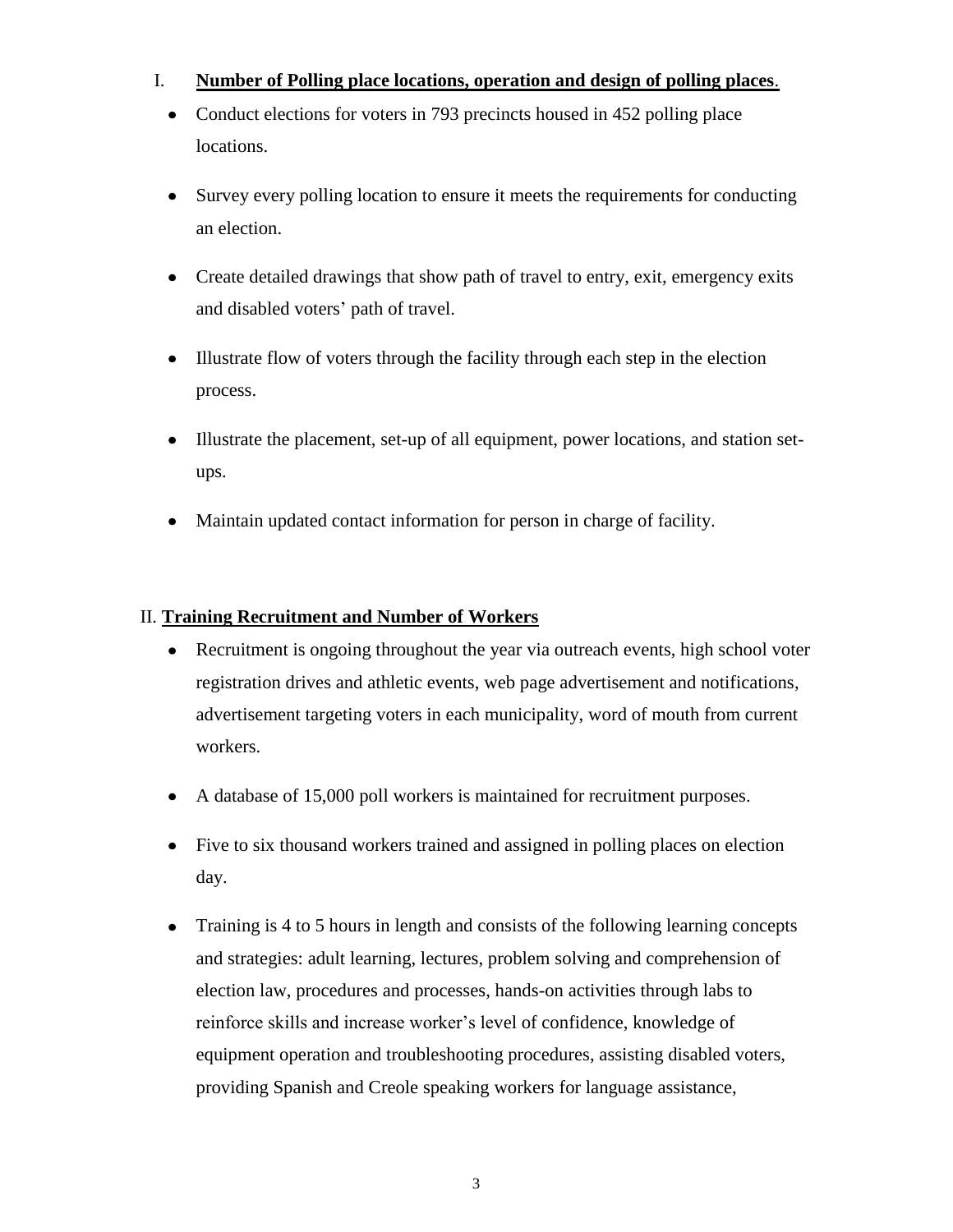provisional ballot procedures and processes. All assigned workers must demonstrate competency on end-of-class exam in order to be placed in a polling place on election day.

## III. **Accessibility for Uniformed Overseas Voters**

- Ninety days prior to the election, the Supervisor of Elections office reaches out to UOCAVA voters using their last known contact information.
- Voters are notified of the upcoming election.
- Voters are provided specific instructions on how to vote and return ballot using dedicated secured fax line, email, etc.

# IV. **Management of voter rolls and poll books is accomplished through the following:**

- EViDs, electronic poll books, are utilized in every early voting location and polling place.
- Workers access to the live database provides a better resource for ensuring the correct processing of a voter.
- Multiple call centers for troubleshooting, verifying voter eligibility, responding to procedural questions are available to assist workers at sites.
- Technical assistance is provided in the field to monitor the function of all electronic poll books and provide on-site assistance for malfunctioning equipment.

## V. **Voting Machine Capacity and Technology**

- Electronic Voter Identification System (EViD) contains all voters' records through a live updated database.
- DS200 optical scanner is in every precinct, (will now have 2 or more based on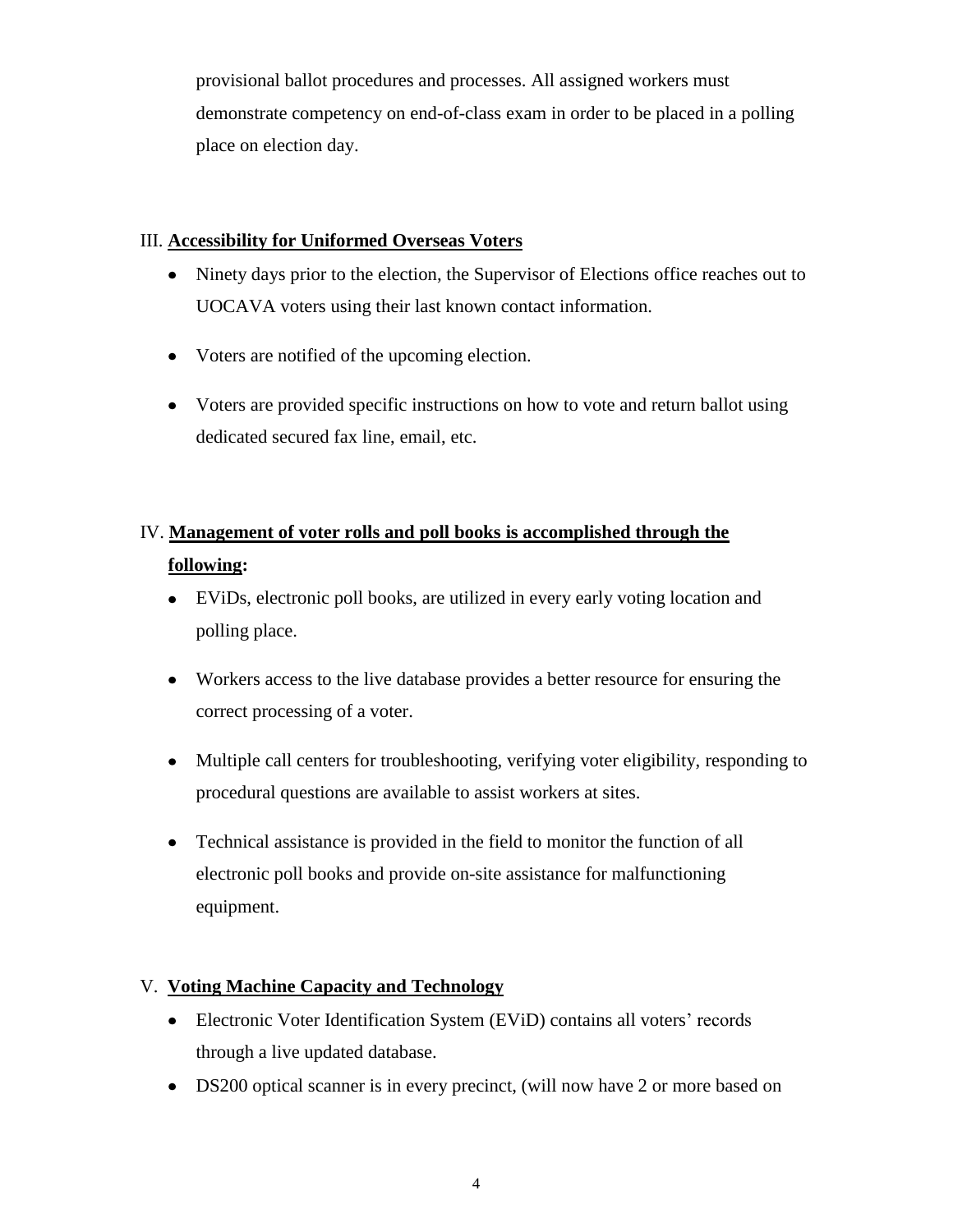voter population in precincts for all future elections).

- Voting System Technicians (VST's) in every polling location.
- VST thoroughly trained in the operation of the voting equipment.
- Utilize the most up to date voting equipment that is maintained on a schedule recommended by the vendor.
- Equipment has been thoroughly tested and certified by the State of Florida Division of Elections.
- Continually analyze data from each election to guide decisions on the placement of voting equipment.
- Budgeted for additional voting equipment in this budget cycle.
- Preventative maintenance is done annually to ensure proper functionality.
- Voting machines are inspected prior to distribution.
- Transport units are provided to enhance capacity.

#### VI. **Ballot Simplicity and Voter Education**

## *Ballot Simplicity*

- Utilize ballot design criteria prescribed by the Florida Uniform Ballot Code.
- Make the ballot as easy to read as possible within the framework of the code.
- Provide feedback regarding the impact of long amendments in ballot preparation and the comfort level of voters.

## *Voter Education and Outreach*

Provide an extensive program of voter education and outreach that includes media strategies such as advertisement in movie theatres, videos focused on specific election information, strategic placement of bill boards along Broward's interstate highway system; participation in community- sponsored events; speaking engagements; establishing and sustaining partnerships with community basedorganizations, businesses and governmental entities including Homeland's Security Immigration and Naturalization Service's where new citizens register to vote immediately following swearing in ceremonies; conduct bi-annual high school voter registration drives resulting in more than 60,000 newly registered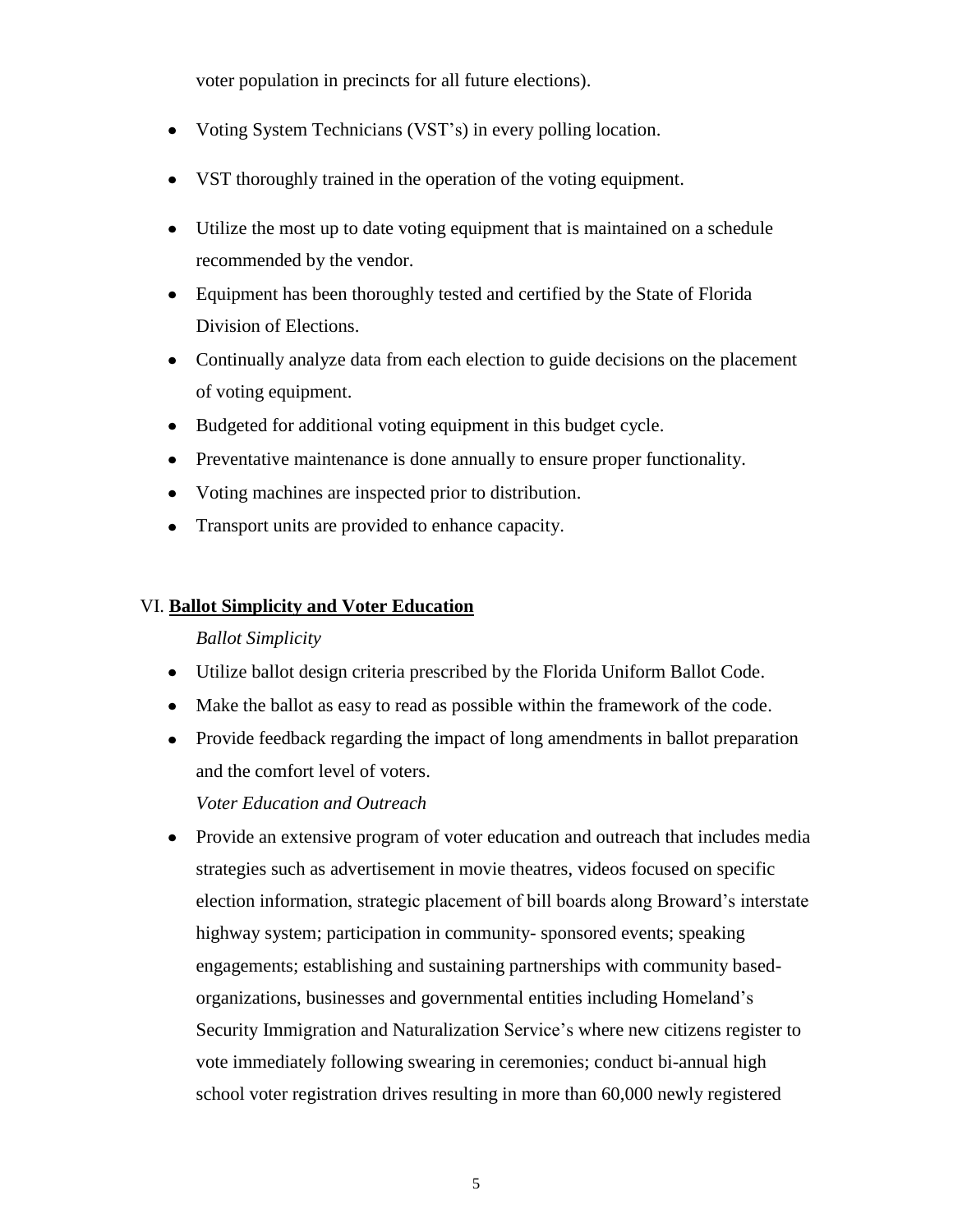high school students in the past ten years.

- Negotiated with the local school district to close schools to students on electionday to allow them to actively participate in the election process as election-day workers.
- Collaborate with Broward's 31 municipalities to offer assistance and guidelines in educating voters.
- Create a sample ballot as an instructional tool that is mailed to each voter household.

## VII. **Voter accessibility for the disabled, specials needs and limited English**

- All polling places and EV Sites meet the requirements for ADA compliant facilities.
- Designated setup of all sites so voters with disabilities can navigate the path of travel, entry process and exiting of the facilities and have access to adequate parking.
- Prioritize the handling of individuals with disabilities and or special needs or language assistance within the Fl. Statute guidelines.
- Recruit, train and place bilingual workers who speak Spanish or Creole to provide language assistance inside the polling places and early voting sites.
- Setup special stations for voters with disabilities to sit to complete ballot.
- Utilize ivotronic voting unit which provides audio ballots for visually impaired voters.
- Utilize bilingual staff to handle phone inquiries from voters requiring language assistance.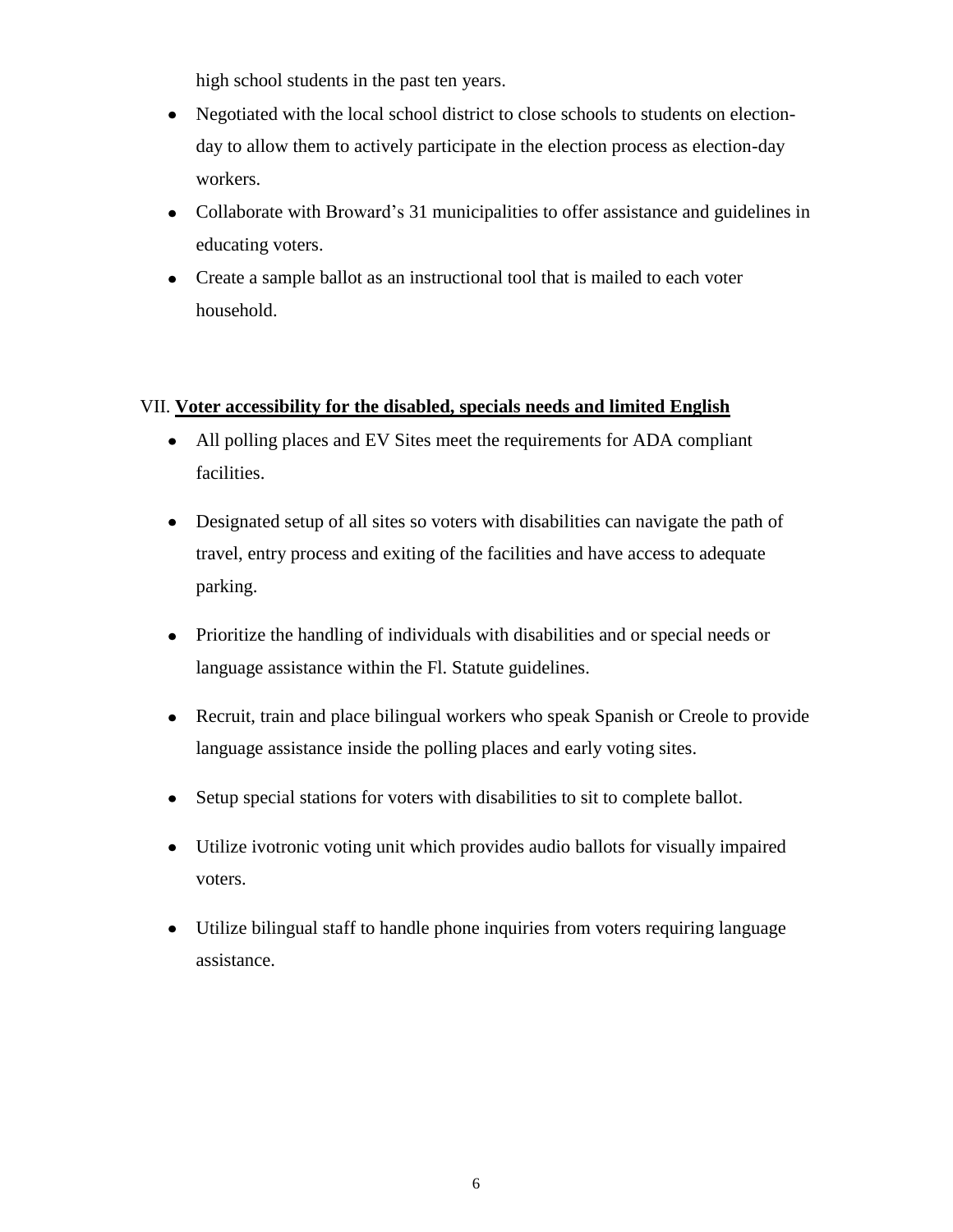# VIII. **Provisional Ballot Procedures and Processes**

- Workers contact call centers to verify a Provisional is necessary.
- Train all poll workers in the processing of provisional ballots.
- Maintain contact with polling places throughout the day to monitor the number of provisional ballots issued.
- Collect all information from voter.
- Verify the following: voter eligibility, verify voter has not already voted, voter is given free access instructions to determine how to verify their ballot was counted/rejected and why.
- Voters seal ballot envelope after placing ballot in special envelope and sign it.
- Clerk signs and indicates why the provisional was issued.
- The provisional ballot is placed in a secured sealed box and the voter signs the Provisional Ballot log.
- After the election the staff determines voter eligibility within the two-day time frame established by Florida's election law.

## IX. **Issues presented by administration of AB programs.**

- Volume of voters who responded to wide-spread publicity regarding in- office voting on election day.
- New requests for pickup of Absentee ballots on election day.
- Receipt of 15,000 absentee ballots with the last run to the post office on election day.
- ABs that were not delivered through the mail service.
- Ballots that were received by the voter on the Saturday before the election, although mailed one month prior to the election.